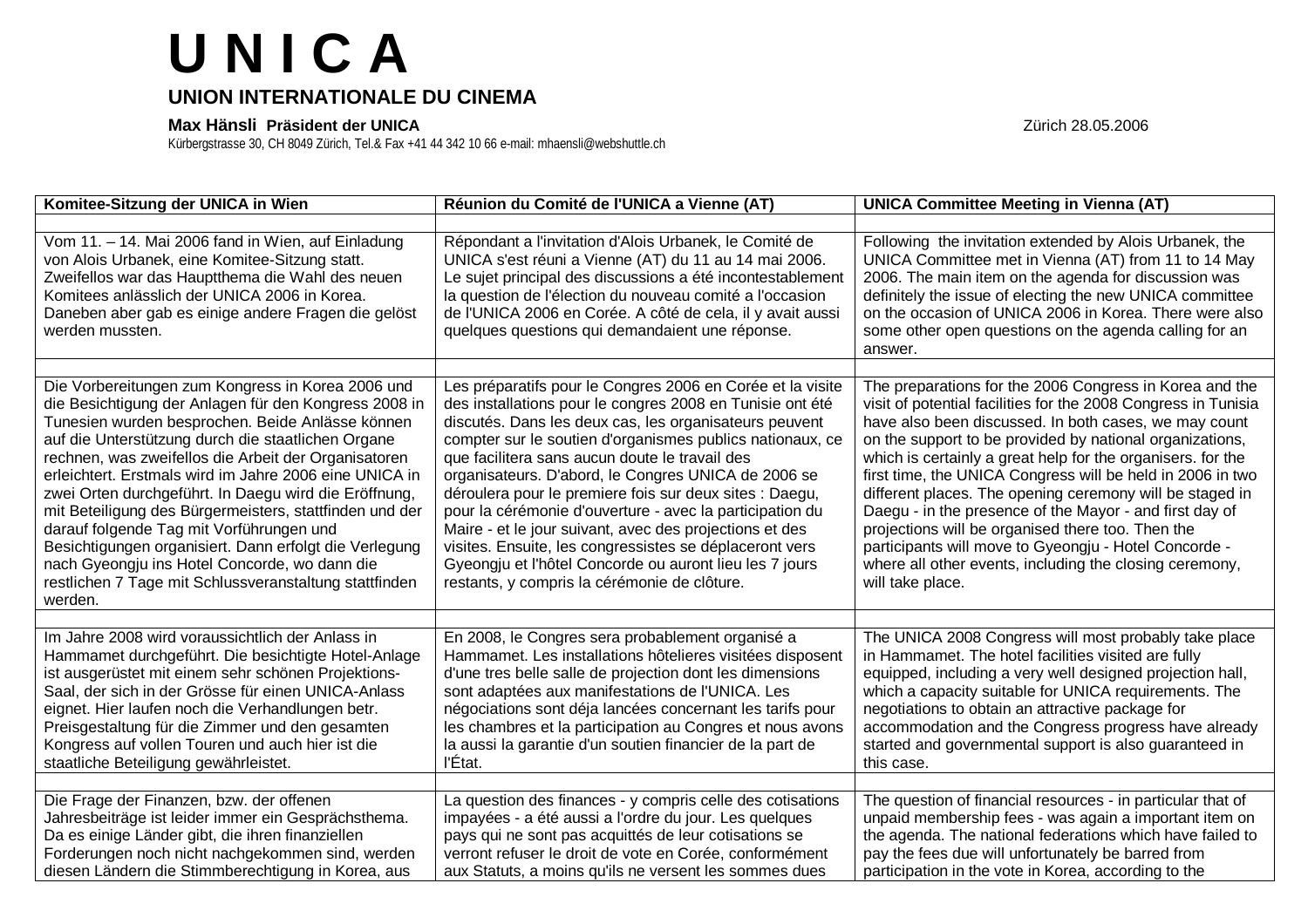| statutarischen Gründen, abgesprochen, wenn die<br>Leistungen bis zur UNICA 2006 nicht erbracht werden. | d'ici l'UNICA 2006.                                                                                           | provisions in the Statutes, unless payment to the UNICA<br>Treasurer is received before the 2006 Congress.           |
|--------------------------------------------------------------------------------------------------------|---------------------------------------------------------------------------------------------------------------|----------------------------------------------------------------------------------------------------------------------|
|                                                                                                        |                                                                                                               |                                                                                                                      |
| Zum Thema Wahlen folgende Angaben:                                                                     | Informations concernant les élections                                                                         | Some information concerning the elections                                                                            |
|                                                                                                        |                                                                                                               |                                                                                                                      |
| Die Landesverbände wurden aufgefordert, bis zum 30                                                     | Il était demandé aux fédérations nationales de nommer                                                         | The national federations had been requested to nominate                                                              |
| April ihre Kandidaten für das Komitee 2006-2009 zu                                                     | leurs candidats pour le Comité 2006-2009 avant le 30                                                          | their candidates for the 2006-2009 Committee by April 30.                                                            |
| benennen. Dazu wurden folgende Anträge eingereicht:                                                    | avril. Les candidatures suivantes ont été présentées:                                                         | The following names have been submitted                                                                              |
|                                                                                                        |                                                                                                               |                                                                                                                      |
| von Frankreich<br>Jeanne Glass, mehrmalige                                                             | pour la France : Jeanne Glass, plusieurs fois membre                                                          | Jeanne Glass, from France: has been a member of                                                                      |
| Jurorin an der UNICA                                                                                   | du jury de l'UNICA                                                                                            | the UNICA jury on several occasions                                                                                  |
| von Deutschland<br>Wolfgang Freier, Betreuer der<br>Patronage der UNICA                                | pour l'Allemagne : Wolfgang Freier, responsable des<br>Patronages de l'UNICA                                  | Wolfgang Freier, from Germany, currently in charge of<br><b>UNICA Patronages</b>                                     |
| Jaak Järvine, Organisator der<br>von Estland                                                           | pour l'Estonie : Jaak Järvine, organisateur de l'UNICA                                                        | Jaak Jarvine, from Estonia: the organizer of the                                                                     |
| UNICA Tallinn und des Festivals der nordischen                                                         | a Tallinn et du Festival des Pays Nordiques                                                                   | UNICA Congress in Tallinn and the Festival of Nordic                                                                 |
| Staaten.                                                                                               |                                                                                                               | Countries                                                                                                            |
|                                                                                                        |                                                                                                               |                                                                                                                      |
| Seitens des bisherigen Komitees haben folgende<br>Mitglieder den Rücktritt eingereicht:                | Les membres du Comité actuel suivants ont annoncé leur<br>retrait:                                            | The following members have announced that they wish to<br>withdraw from the Committee:                               |
|                                                                                                        |                                                                                                               |                                                                                                                      |
| von Frankreich: Serge Michel, Vize-Präsident                                                           | de France: Serge Michel, Vice-Président                                                                       | Serge Michel, from France: the current vice-président                                                                |
| von Finnland : Lauri Hirvonen, Koordinator der                                                         | de Finlande: Lauri Hirvonen, coordinateur pour les pays                                                       | Lauri Hirvonen, from Finland : the coordinator for the                                                               |
| nordischen Länder                                                                                      | nordiques                                                                                                     | <b>Nordic Countries</b>                                                                                              |
| Aus der obigen Aufstellung können Sie entnehmen,                                                       | Les informations ci-dessus font apparaître qu'il y a 3                                                        | It appears from the above list we have 3 new candidates                                                              |
| dass 2 Austritten 3 Neumeldungen entgegenstehen,                                                       | candidatures nouvelles pour 2 départs, ce qui ne va pas                                                       | and 2 withdrawals so that the procedure will not be so                                                               |
| was die Abstimmung wohl kaum erleichtern wird.                                                         | faciliter les choses pour les électeurs.                                                                      | easy                                                                                                                 |
|                                                                                                        |                                                                                                               |                                                                                                                      |
| Das Komitee hat an seiner Sitzung in Wien                                                              | Lors de sa réunion a Vienne, le Comité a examiné les                                                          | The Committee discussed during their meeting in Vienna                                                               |
| besprochen, welche Positionen die neuen Kandidaten                                                     | positions que les nouveaux candidats et les candidats co-                                                     | how roles could be assigned among the new candidates                                                                 |
| und die nominierte Kandidatin einnehmen könnten.<br>Dabei wurden folgende Möglichkeiten erörtert:      | optés pourraient assumer en cas de nomination. Les<br>possibilités suivantes ont été évoquées:                | and the co-opted candidates. The following possibilities<br>were examined:                                           |
|                                                                                                        |                                                                                                               |                                                                                                                      |
|                                                                                                        |                                                                                                               |                                                                                                                      |
| Frau Jeanne Glass (Frankreich) wäre für den Posten                                                     | Mme Jeanne Glass (France) pourrait prendre le poste de                                                        | Mrs. Jeanne Glass (France) could be designated to take                                                               |
| des abtretenden Serge Michel (Frankreich) als                                                          | Serge Michel (France) en tant que vice-présidente; Freier                                                     | over the position of vice president left vacant by Serge                                                             |
| Vicepräsidentin vorgesehen; Wolfgang Freier                                                            | (Allemagne), en tant que nouveau membre de comité,                                                            | Michel (France); Wolfgang Freier (Germany), if elected as                                                            |
| (Deutschland) würde als neues Komitee-Mitglied sein                                                    | pourrait garder la charge qu'il a actuellement en tant que                                                    | a new committee member, would remain in charge of                                                                    |
| bisheriges Amt als Betreuer für die Patronage der                                                      | responsable des patronages de l'UNICA, tandis que Jaak                                                        | UNICA Patronages - an office that he currently carries out                                                           |
| UNICA, das er bis dahin ausserhalb des Komitees inne                                                   | Jarvine (Estonie) pourrait assurer la coordination avec les                                                   | as an appointed member - and Jaak Järvine (Estonia)                                                                  |
| hatte, weiterleiten und Jaak Jarvine (Estland) wäre für                                                | pays nordiques, laquelle était jusqu'a présent du ressort                                                     | would take over from retiring Lauri Hirvonen (Finland) the                                                           |
| die Koordination der nordischen Länder vorgesehen,<br>die bis dahin vom abtretenden Lauri Hirvonen     | de Lauri Hirvonen (Finlande). Ce ne sont ici que des idées<br>que le Comité a lancées au cas ou ces personnes | office of co-ordinator for the Nordic Countries. The above<br>proposals should expressly be considered as mere ideas |
| (Finnland) geleitet wurde. Dies sind ausdrücklich nur                                                  | seraient élues. Les décisions concernant la composition                                                       | expressed by the Committee in case the persons                                                                       |
| die Gedanken, die sich das Komitee im Falle der Wahl                                                   | effective du Comité 2006-2009 incombent évidemment                                                            | concerned are voted in; final decisions about the                                                                    |
| dieser Personen gemacht hat. Entscheidungen über                                                       | aux électeurs lors de l'UNICA 2006 en Corée.                                                                  | composition of the new Committee in charge for 2006-                                                                 |
| die personelle Zusammensetzung des Komitees 2006-                                                      |                                                                                                               | 2009 are of course in the hands of UNICA 2006 delegates                                                              |